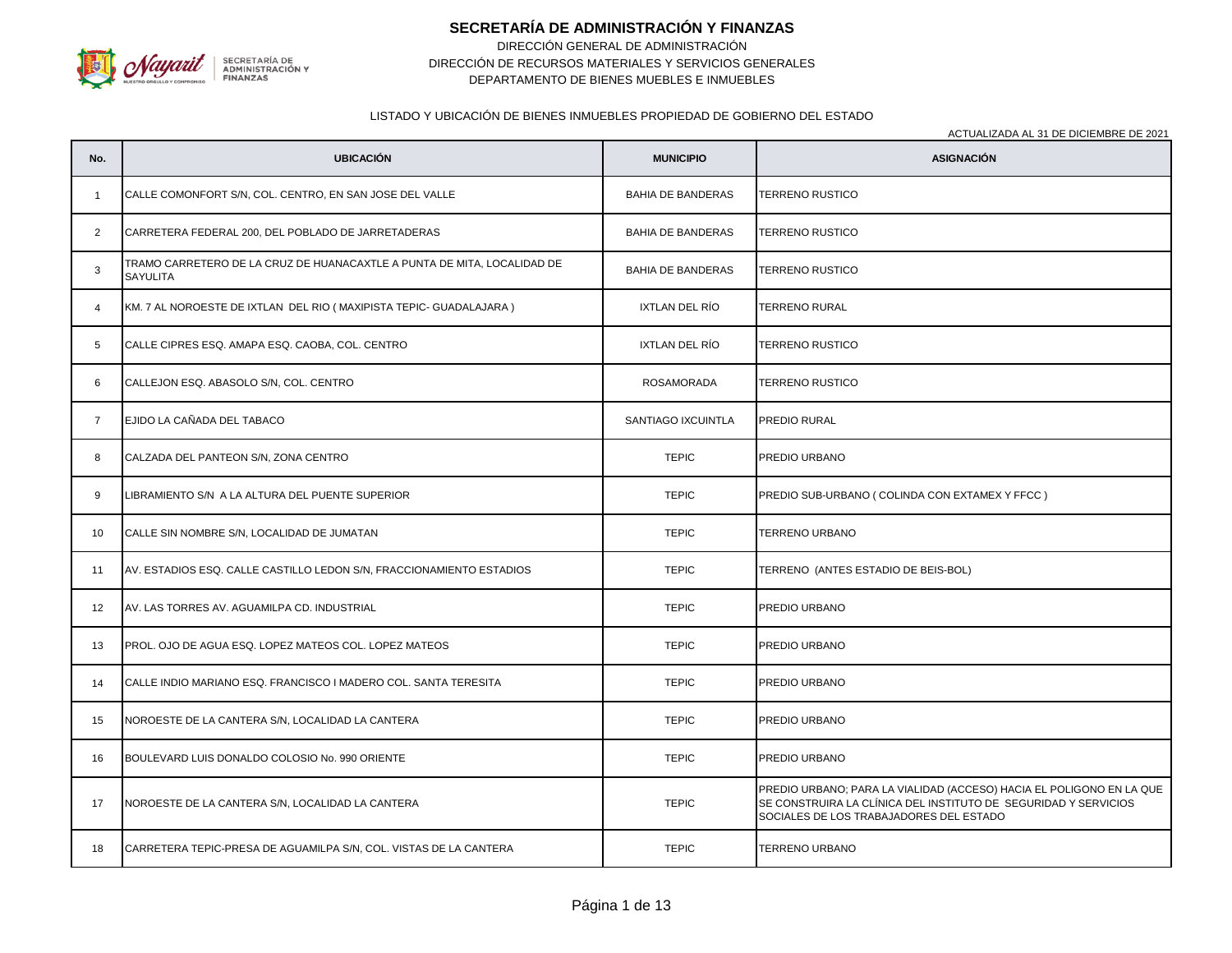

# LISTADO Y UBICACIÓN DE BIENES INMUEBLES PROPIEDAD DE GOBIERNO DEL ESTADO

| No. | <b>UBICACIÓN</b>                                                                                           | <b>MUNICIPIO</b>         | <b>ASIGNACIÓN</b>                                                                                       |
|-----|------------------------------------------------------------------------------------------------------------|--------------------------|---------------------------------------------------------------------------------------------------------|
| 19  | TERRENO URBANO QUE SE ENCUENTRA DENTRO DEL PROYECTO TURISTICO ECONÓMICO<br><b>AUTOPISTA TEPIC-SAN BLAS</b> | <b>SAN BLAS</b>          | TERRENO URBANO                                                                                          |
| 20  | LOCALIDAD DE PANTANAL                                                                                      | <b>XALISCO</b>           | LIBRAMIENTO CARRETERO TEPIC-XALISCO                                                                     |
| 21  | NOROESTE DE LA CANTERA S/N, LOCALIDAD LA CANTERA                                                           | <b>TEPIC</b>             | POZO PARA ABASTECER AGUA POTABLE Y ÅREA DE ESTACIONAMIENTO                                              |
| 22  | NOROESTE DE LA CANTERA S/N, LOCALIDAD LA CANTERA                                                           | <b>TEPIC</b>             | TERRENO PARA LA CONSTRUCCIÓN DE LA UNIVERSIDAD POLITÉCNICA DEL<br><b>ESTADO DE NAYARIT</b>              |
| 23  | EJIDO LOS JAZMINES                                                                                         | SANTA MARÍA DEL ORO      | TERRENO PARA LA CONSTRUCCIÓN DEL NUEVO CENTRO DE REINSERCIÓN<br>SOCIAL "VENUSTIANO CARRANZA"            |
| 24  | TRAMO CARRETERO DE LA CRUZ DE HUANACAXTLE A PUNTA DE MITA, LOCALIDAD HIGUERA<br><b>BLANCA</b>              | <b>BAHIA DE BANDERAS</b> | <b>TERRENO RUSTICO</b>                                                                                  |
| 25  | CALLE LANGOSTA ESQ. CAMARON No. 29 COL. CENTRO, EN LA CRUZ DE HUANACAXTLE                                  | <b>BAHIA DE BANDERAS</b> | CASA DEL MAESTRO                                                                                        |
| 26  | CALLE PROLONGACIÓN UXMAL No. 1006, COL. SANTA CRUZ ATOYAC, DELEGACIÓN BENITO<br>JUAREZ, CIUDAD DE MÉXICO   | CD. DE MÉXICO            | REPRESENTACIÓN DE GOBIERNO DEL ESTADO DE NAYARIT EN EL DISTRITO<br><b>FEDERAL</b>                       |
| 27  | PROLONGACIÓN FRESNO ESQ. CALLE DATIL FRACCIONAMIENTO TIO BALTAZAR                                          | <b>TEPIC</b>             | OFICINAS Y CASA DE GOBIERNO                                                                             |
| 28  | AV. ALLENDE ESQ. OAXACA, ZONA CENTRO                                                                       | <b>TEPIC</b>             | CASA HOGAR NIÑAS DIF                                                                                    |
| 29  | CALLE 20 DE NOVIEMBRE No. 94, ESQUINA CALLE IGNACIO ZARAGOZA, COL. CENTRO                                  | AHUACATLAN               | <b>HOSPITAL</b>                                                                                         |
| 30  | AV. DEL TERCER MUNDO S/N, COL. CENTRO, EN SAN FRANCISCO                                                    | <b>BAHIA DE BANDERAS</b> | SECUNDARIA TECNICA No. 17 MAR PATRIMONIAL                                                               |
| 31  | CALLE PESCADORES ESQ. CORAL S/N, ZONA CENTRO, EN EL POBLADO DE LA CRUZ DE<br><b>HUANACAXTLE</b>            | <b>BAHIA DE BANDERAS</b> | INSTALACIONES DEL CENTRO DE ESTUDIOS TECNOLOGICOS DEL MAR No. 6                                         |
| 32  | PASEO DE LAS FLORES S/N, LOC. CENTRO; LOCALIDAD DE NUEVO VALLARTA                                          | <b>BAHIA DE BANDERAS</b> | ESTACIONAMIENTO, EQUIPAMIENTO Y SERVICIOS GENERALES DEL<br>FRACCIONAMIENTO DESARROLLO TURISTICO NAUTICO |
| 33  | CALLE LAZARO CARDENAS S/N, COL. EMILIANO ZAPATA II, EN LA PEÑITA DE JALTEMBA                               | <b>COMPOSTELA</b>        | TELESECUNDARIA "MEMORIAS DEL 68"                                                                        |
| 34  | CALLE CRISANTO No. 4 ESQ. CON CARRETERA, COL. CENTRO, EN LA PEÑITA DE JALTEMBA                             | <b>COMPOSTELA</b>        | JARDIN DE NIÑOS "SRA. GUADALUPE MANAUTOU MAZGAIN DE MARTINEZ"                                           |
| 35  | CALLE LIRIO S/N, FRACCIONAMIENTO SOL NUEVO, EN RINCON DE GUAYABITOS                                        | <b>COMPOSTELA</b>        | <b>MERCADO DE ARTESANIAS</b>                                                                            |
| 36  | CALLE LIRIO S/N, FRACCIONAMIENTO SOL NUEVO, EN RINCON DE GUAYABITOS                                        | <b>COMPOSTELA</b>        | MERCADO DE ARTESANIAS                                                                                   |
| 37  | CALLE LIRIO S/N, FRACCIONAMIENTO SOL NUEVO, EN RINCON DE GUAYABITOS                                        | <b>COMPOSTELA</b>        | <b>MERCADO DE ARTESANIAS</b>                                                                            |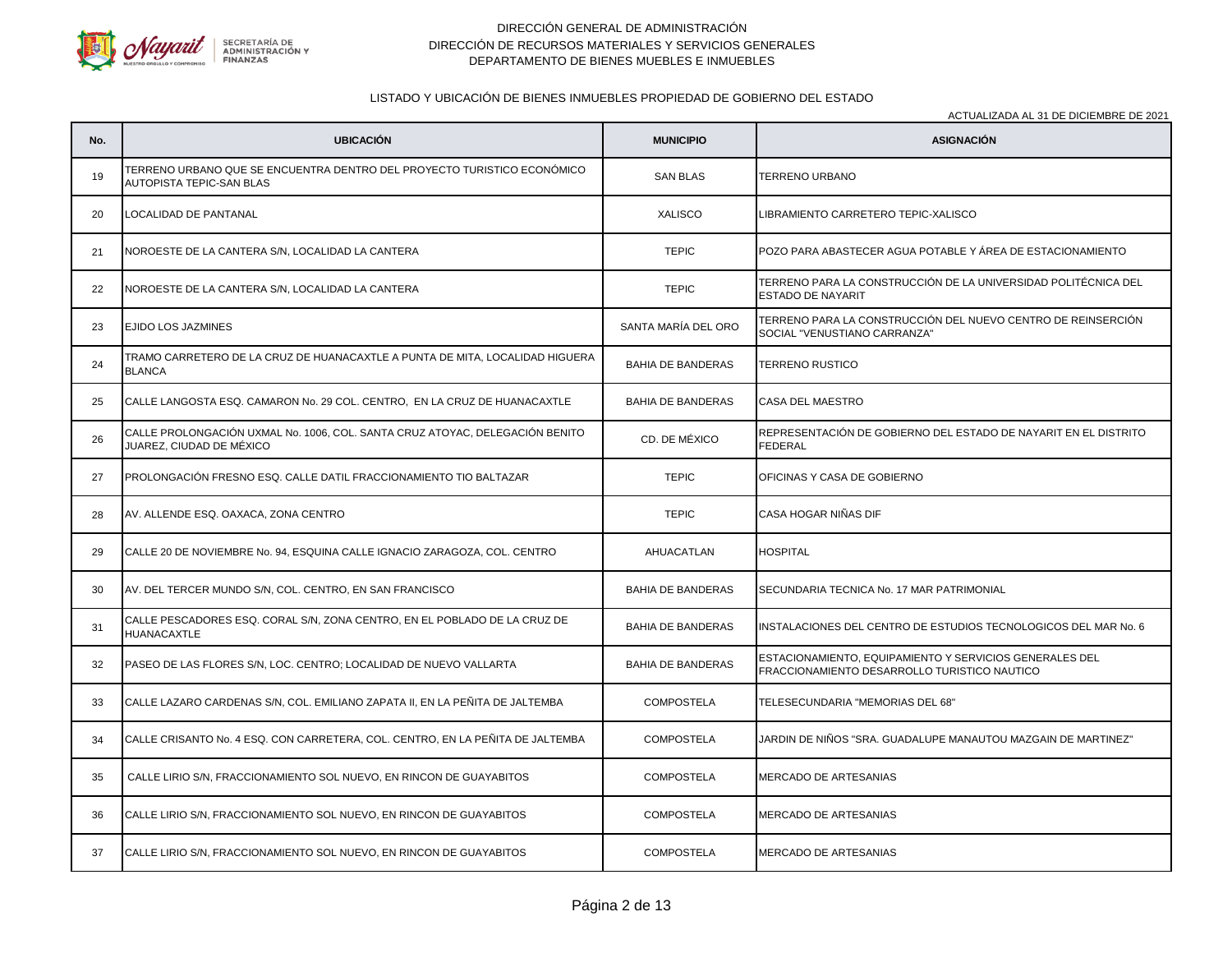

# LISTADO Y UBICACIÓN DE BIENES INMUEBLES PROPIEDAD DE GOBIERNO DEL ESTADO

| No. | <b>UBICACIÓN</b>                                                         | <b>MUNICIPIO</b> | AOTOALIZADA AL 01 DE DIOIEMBRE DE 2021<br><b>ASIGNACIÓN</b>                                           |
|-----|--------------------------------------------------------------------------|------------------|-------------------------------------------------------------------------------------------------------|
| 38  | CALLE RIO GRIJALBA S/N COL. MOCTEZUMA                                    | <b>TEPIC</b>     | TALLER DE MANTENIMIENTO VEHICULAR DE LA FISCALIA GENERAL DEL ESTADO                                   |
| 39  | CALLE ZACATECAS 329 SUR. COL. SAN ANTONIO                                | <b>TEPIC</b>     | JARDIN DE NIÑOS "JUANITA PEREGRINA"                                                                   |
| 40  | CALLE PASEO DE VIENA S/N FRACCIONAMIENTO CIUDAD DEL VALLE                | <b>TEPIC</b>     | ESCUELA SECUNDARIA GENERAL NO. 55 "PRISCILIANO SANCHÉZ"                                               |
| 41  | CALZADA DE LA CRUZ S/N, FRACCIONAMIENTO FRAYJUNIPERO SERRA               | <b>TEPIC</b>     | HOSPITAL GENERAL DE TEPIC "DR. ANTONIO GONZÁLEZ GUEVARA"                                              |
| 42  | CARRETERA TEPIC-PRESA DE AGUAMILPA KM 7 No.10, COL. VISTAS DE LA CANTERA | <b>TEPIC</b>     | <b>INSTITUTO MARAKAME</b>                                                                             |
| 43  | CALLE REPUBLICA DEL SALVADOR ESQ. LLUVIA NO. MZ-07-LOTE 1, COL. ZITACUA  | <b>TEPIC</b>     | ESCUELA "IGNACIO ZARAGOZA"                                                                            |
| 44  | CALLE JAVIER MORENO VALLE S/N, COL. BUROCRATA FEDERAL                    | <b>TEPIC</b>     | ESTACIONAMIENTO DE TRANSITO DEL ESTADO                                                                |
| 45  | CALLE JUAN RAMOS FLORES S/N, COL. CAMINERA                               | <b>TEPIC</b>     | CANCHA DE FUT-BOL                                                                                     |
| 46  | CALLE EJIDO S/N, COL. SANTA TERESITA                                     | <b>TEPIC</b>     | UNIDAD DEPORTIVA "SANTA TERESITA"                                                                     |
| 47  | CALLE MANUEL URIBE S/N, COL. CENTRO                                      | <b>TUXPAN</b>    | ESCUELA SECUNDARIA "IGNACIO ZARAGOZA"                                                                 |
| 48  | CALLE EUCALIPTO No. 45, FRACCIONAMIENTO CIUDAD DEL VALLE                 | <b>TEPIC</b>     | CENTRO DE DESARROLLO INFANTIL SEP No.1                                                                |
| 49  | AV. MEXICO SUR ESQ. CALLE JOSÉ MARÍA MORELOS S/N, COL. CENTRO            | <b>ACAPONETA</b> | BIBLOTECA PUBLICA MUNICIPAL "LIC. BENITO JUAREZ"                                                      |
| 50  | CALLE HERMENEGILDO GALEANA ESQ. RAMON LOERA S/N COL. DEMETRIO VALLEJO    | AHUACATLAN       | JARDIN DE NIÑOS "FRANCISCO GARCIA MONTERO"                                                            |
| 51  | CALLE REFORMA S/N, ESQ. ALLENDE COL. CENTRO                              | AHUACATLAN       | JARDIN DE NIÑOS "DRA. MA. MONTESSORI"                                                                 |
| 52  | CALLE MIGUEL HIDALGO ESQ. OAXACA S/N, COL CENTRO                         | AHUACATLAN       | T.M. ESCUELA PRIMARIA "PLAN DE AYALA" Y T.V. ESCUELA SECUNDARIA<br>"PROFR. OLIVERIO VARGAS HERNÁNDEZ" |
| 53  | CALLE INDEPENDENCIA S/N, COL. CENTRO                                     | AHUACATLAN       | ESC. PRIMARIA T.M. "LAZARO CARDENAS" Y PRIMARIA T.V. "MORELOS"                                        |
| 54  | CALLE JOSE MARIA MORELOS ESQ. MIGUEL HIDALGO S/N, COL. CENTRO (TETITLAN) | AHUACATLAN       | ESC. PRIMARIA "MIGUEL HIDALGO"                                                                        |
| 55  | CALLE JUAN ALDAMA S/N, ESQ. 20 DE NOVIEMBRE, COL. CENTRO                 | AHUACATLAN       | <b>MERCADO</b>                                                                                        |
| 56  | CALLE OAXACA S/N, ESQ. JOSÉ MARÍA MORELOS, COL. CENTRO                   | AHUACATLAN       | PLAZA DE TOROS "EL RECUERDO"                                                                          |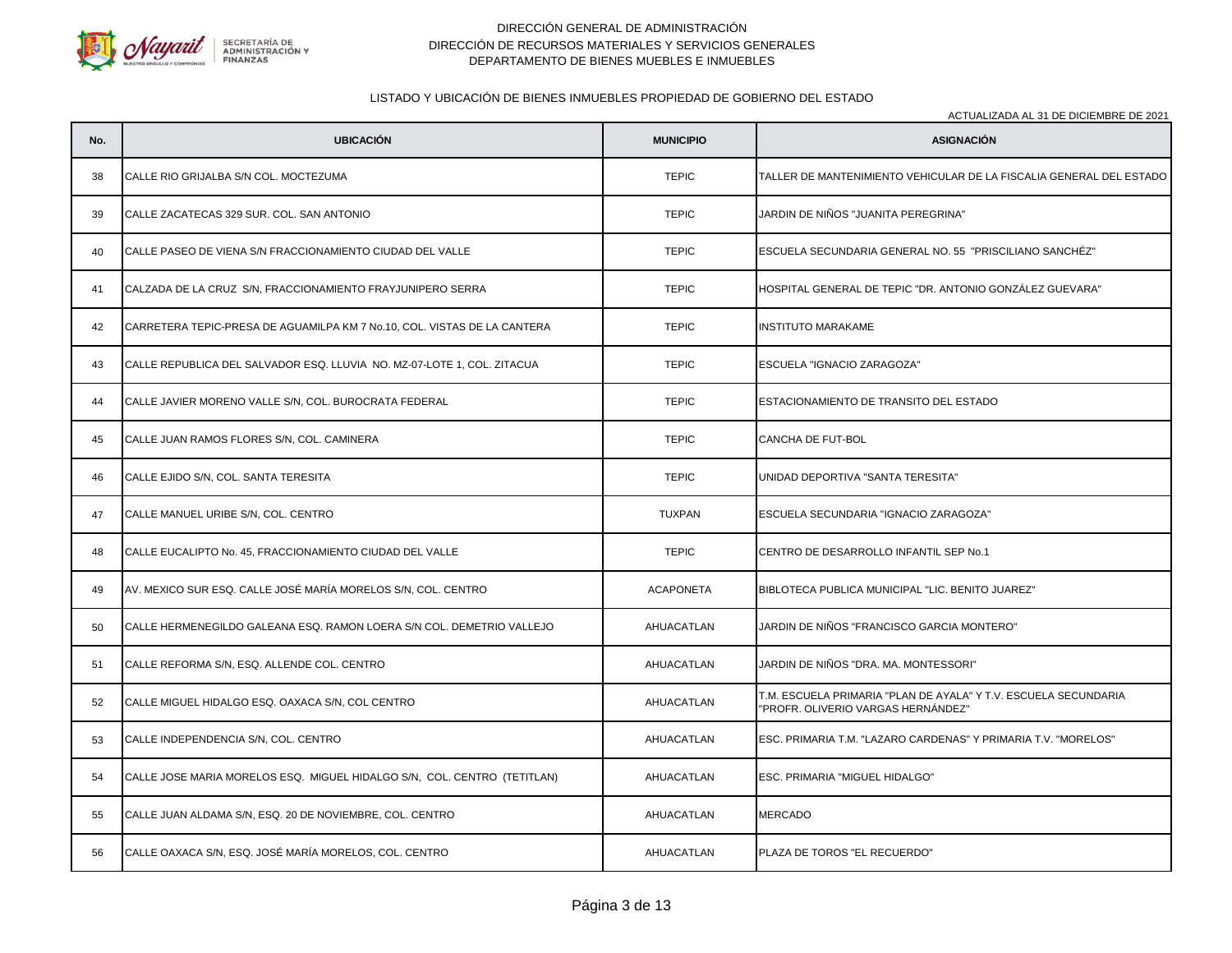

# LISTADO Y UBICACIÓN DE BIENES INMUEBLES PROPIEDAD DE GOBIERNO DEL ESTADO

| No. | <b>UBICACIÓN</b>                                                                                                      | <b>MUNICIPIO</b>         | AOTOALIZADA AL 91 DE DIOIEMBRE DE 2021<br><b>ASIGNACIÓN</b>                                      |
|-----|-----------------------------------------------------------------------------------------------------------------------|--------------------------|--------------------------------------------------------------------------------------------------|
| 57  | CALLE 20 DE NOVIEMBRE Y BENITO JUAREZ S/N, COL. CENTRO                                                                | AHUACATLAN               | CENTRO JUVENIL AHUACATLÁN                                                                        |
| 58  | AV. DEL TERCER MUNDO S/N, ESQ. MILAN, LOCALIDAD SAN FRANCISCO                                                         | <b>BAHIA DE BANDERAS</b> | CENTRO COMUNITARIO EDUCATIVO "ENTRE AMIGOS"                                                      |
| 59  | AV. DEL TERCER MUNDO Y CARRETERA TEPIC VALLARTA, LOCALIDAD SAN FRANCISCO                                              | <b>BAHIA DE BANDERAS</b> | COMODATO PARA QUE SE INSTALE UNA GASOLINERIA                                                     |
| 60  | CALLE EMILIANO ZAPATA S/N, ESQ. CUAHUTEMOC, COL. CENTRO, LOCALIDAD DE<br><b>JARRETADERAS</b>                          | <b>BAHIA DE BANDERAS</b> | ESCUELA PRIMARIA T.M. "REPUBLICA DE CUBA" Y T.V. "VICENTE GUERRERO"                              |
| 61  | CALLE LUIS ECHEVERRIA No. 15, ENTRE CALLE ALVARO OBREGON Y FRANCISCO I. MADERO<br>COL. CENTRO, LOCALIDAD LO DE MARCOS | <b>BAHIA DE BANDERAS</b> | ESC. PRIMARIA "15 DE MAYO"                                                                       |
| 62  | CARRETERA A NUEVO VALLARTA ESQ. CON CALLEJON S/N, LOCALIDAD DE JARRETADERAS                                           | <b>BAHIA DE BANDERAS</b> | ESC, SECUNDARIA TECNICA No. 35 "JOSÉ VASCONCELOS"                                                |
| 63  | CALLE JOSÉ MARÍA MORELOS S/N NTE., COL. CENTRO, LOCALIDAD DE SAN JOSE DEL VALLE                                       | <b>BAHIA DE BANDERAS</b> | JARDIN DE NIÑOS "PABLO MONTESSINOS"                                                              |
| 64  | CALLE LÓPEZ MATEOS ESQ. BENITO JUAREZ S/N, COL. CENTRO, LOCALIDAD DE<br><b>JARRETADERAS</b>                           | <b>BAHIA DE BANDERAS</b> | JARDIN DE NIÑOS "PA´R+CHI".                                                                      |
| 65  | CALLE FRANCISCO I. MADERO ESQ. EMILIANO ZAPATA, COL. CENTRO, LOCALIDAD LO DE<br><b>MARCOS</b>                         | <b>BAHIA DE BANDERAS</b> | JARDIN DE NIÑOS "TAYUO MAR"                                                                      |
| 66  | CALLE JALISCO No. 53 COL. CENTRO, EN LAS VARAS                                                                        | <b>COMPOSTELA</b>        | <b>BODEGA</b>                                                                                    |
| 67  | CALLE TIBURCIO GRANDE ESQ. NICOLAS BRAVO No.134, COL. CENTRO                                                          | <b>COMPOSTELA</b>        | JARDIN DE NIÑOS "ESTEFANIA CASTAÑEDA"                                                            |
| 68  | CALLE BAHÍA DE ACAPULCO S/N, COL. PARAISO, EN LA PEÑITA DE JALTEMBA                                                   | <b>COMPOSTELA</b>        | ESCUELA PRIMARIA URBANA "JUAN ESCUTIA"                                                           |
| 69  | AV. MEXICO ESQ. CALLE JUAN ESCUTIA No.71, COL. CENTRO, EN LAS VARAS                                                   | <b>COMPOSTELA</b>        | ESCUELA PRIMARIA URB. FED. T.M. "16 DE SEPTIEMBRE" Y T.V. "ESTABAN B.<br>CALDERON"               |
| 70  | CALZADA ESTADIO ESQ. CALLE ABASOLO S/N, COL. CENTRO                                                                   | <b>COMPOSTELA</b>        | ESCUELA SECUNDARIA ESTATAL "CONSTITUCIÓN 1857"                                                   |
| 71  | CALLE JUAN ESCUTIA ESQ. CON CALLE SIN NOMBRE, COL. CENTRO                                                             | IXTLAN DEL R.            | BIBLIOTECA PÚBLICA "EVERARDO PEÑA NAVARRO"                                                       |
| 72  | CALLE MIGUEL ALEMAN ESQ. CARRETERA TEPIC-GUADALAJARA, COL. MODERNA                                                    | IXTLAN DEL RÍO           | DORMITORIO MILITAR                                                                               |
| 73  | CALLE ZARAGOZA NO. 55, COL. CENTRO, EN MEXPAN                                                                         | IXTLAN DEL RÍO           | ESCUELA PRIMARIA "NIÑOS HEROES"                                                                  |
| 74  | AVENIDA MIGUEL HIDALGO ESQ. CALLE MINA S/N SUR, COL. CENTRO                                                           | IXTLAN DEL RÍO           | ESCUELA PRIMARIA "JOSEFA ORTIZ DE DOMINGUEZ"                                                     |
| 75  | CALLE LICEAGA No. 83 NORTE, ESQUINA CALLE ARISTA, COL. CENTRO                                                         | IXTLAN DEL RÍO           | ESCUELA PRIMARIA FEDERAL T.M. "BENEMERITO DE LAS AMERICAS" Y T.V. "LIC.<br><b>BENITO JUAREZ"</b> |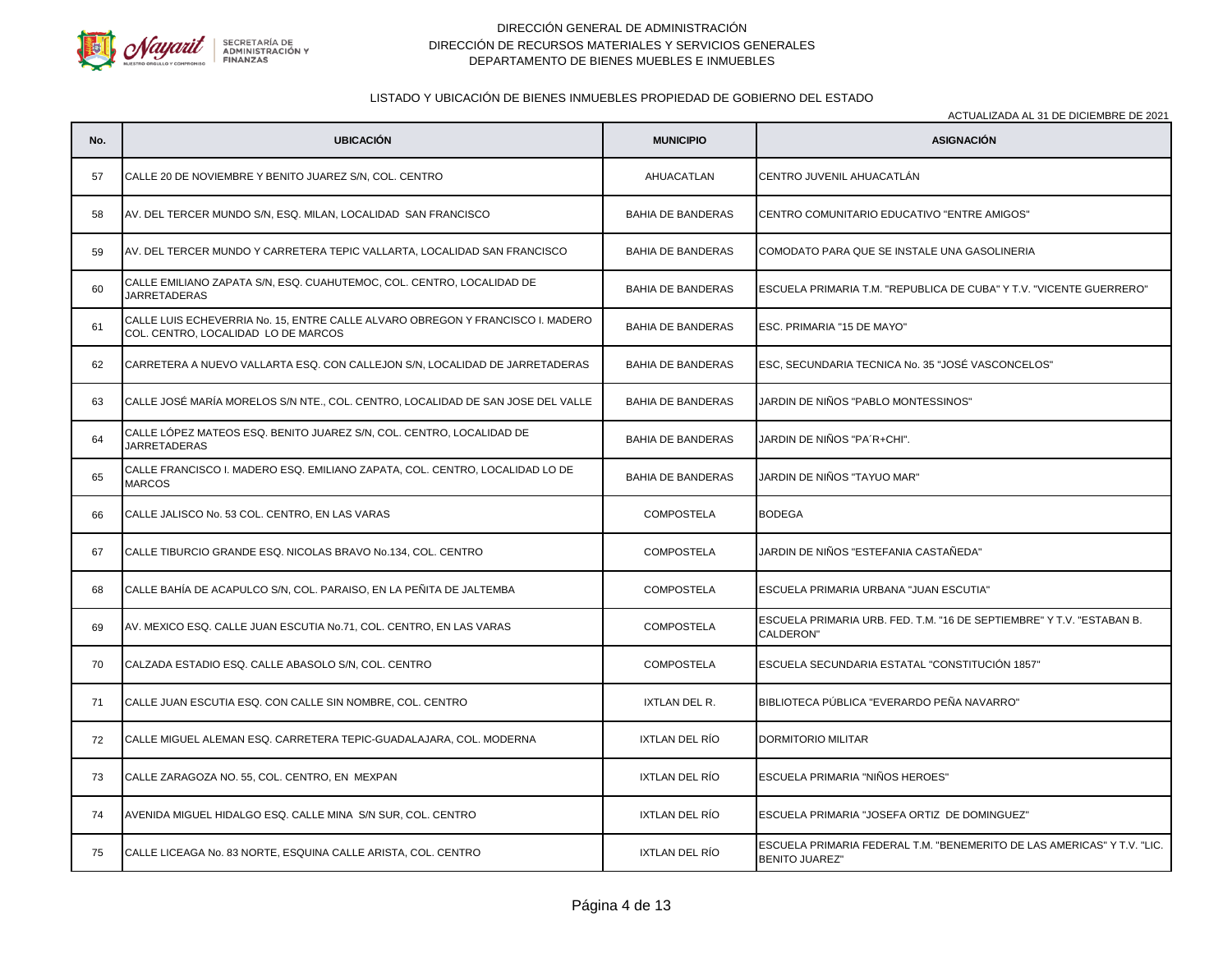

# LISTADO Y UBICACIÓN DE BIENES INMUEBLES PROPIEDAD DE GOBIERNO DEL ESTADO

| No. | <b>UBICACIÓN</b>                                                                                   | <b>MUNICIPIO</b>      | <b>NOTURILIZADA AL ST DE DIOIEMBRE DE 202 I</b><br><b>ASIGNACIÓN</b>    |
|-----|----------------------------------------------------------------------------------------------------|-----------------------|-------------------------------------------------------------------------|
| 76  | CALLE EULOGIO PARRA ESQ. CON MINA S/N, COL. CENTRO                                                 | IXTLAN DEL RÍO        | ESCUELA SECUNDARIA GENERAL "AMADO NERVO"                                |
| 77  | CALLE PINO ESQ. FRESNO ESQ. CHABACANO, COL. JOSÉ LÓPEZ PORTILLO                                    | <b>IXTLAN DEL RÍO</b> | JARDIN DE NIÑOS "JOSÉ VASCONCELOS"                                      |
| 78  | CALLE RAMON MELCHOR OCAMPO 160, ESQUINA CALLE RAMÓN CORONA, COL. CRISTO REY                        | IXTLAN DEL RÍO        | JARDIN DE NIÑOS "JUSTO BARAJAS MIRANDA"                                 |
| 79  | CALLE INDUSTRIA No. 155, ESQ. EMILIA NO ZAPATA                                                     | IXTLAN DEL RÍO        | JARDIN DE NIÑOS "ESTEFANIA CASTAÑEDA"                                   |
| 80  | CALLE EULOGIO PARRA ESQ. VENUSTIANO CARRANZA                                                       | IXTLAN DEL RÍO        | JARDIN DE NIÑOS "MARGARITA MAZA DE JUAREZ"                              |
| 81  | CALLE ALDAMA No. 431, ZONA CENTRO                                                                  | <b>IXTLAN DEL RÍO</b> | UNIDAD BASICA DE REHABILITACIÓN "U.B.R. IXTLAN"                         |
| 82  | CALLE PINO SUAREZ ESQ. VERACRUZ, COL. CENTRO                                                       | <b>RUIZ</b>           | JARDIN DE NIÑOS "EMILIANO ZAPATA"                                       |
| 83  | CALLE GUANAJUATO S/N, ZONA CENTRO                                                                  | <b>RUIZ</b>           | JARDIN DE NIÑOS "JUAN JACOBO ROUSSEAU"                                  |
| 84  | CALLE MINA ESQ. CON JOSEFA ORTIZ DE DOMINGUEZ, COL. BENITO JUAREZ                                  | <b>RUIZ</b>           | JARDIN DE NIÑOS "JUSTO SIERRA"                                          |
| 85  | CALLE SIN NOMBRE ESQ. PROLONGACION PAREDES COL. AVIACION                                           | <b>SAN BLAS</b>       | ESCUELA SECUNDARIA TÉCNICA DE PESCA No. 7 "CRISTOBAL COLON"             |
| 86  | CALLE H. BATALLON DE SAN BLAS No. 171, COL. CENTRO                                                 | <b>SAN BLAS</b>       | BOMBA DE ALCANTARILLADO Y DRENAJE                                       |
| 87  | CALLE SIN NOMBRE ESQ. JÓSE MARIA MORELOS, COL. CENTRO                                              | SANTIAGO IXCUINTLA    | CANCHA DE BASQUET-BOL                                                   |
| 88  | CALLE MARIANO ABASOLO S/N, ESQ. DURANGO Y ESQ. GALEANA, COL. SOLORCEÑO, EN<br><b>VILLA HIDALGO</b> | SANTIAGO IXCUINTLA    | ESCUELA PRIMARIA "EMILIANO ZAPATA"                                      |
| 89  | CALLE MANUEL PONCE S/N, COL. C.T.M.                                                                | SANTIAGO IXCUINTLA    | ESCUELA PRIMARIA C.T.M.                                                 |
| 90  | CALLE LAZARO CARDENAS ESQ. JIMENEZ OTE. COL. OBRERA                                                | SANTIAGO IXCUINTLA    | ESCUELA PRIMARIA "TENIENTE CORONEL SALVADOR DIAZ DE LEON"               |
| 91  | CALLE JUAREZ No. 412, ESQ. MINA, COL. BENITO JUAREZ                                                | SANTIAGO IXCUINTLA    | ESCUELA PRIMARIA URBANA FEDERAL "LIC. BENITO JUAREZ"                    |
| 92  | CALLE 20 DE NOVIEMBRE NO. 160, COL. CENTRO                                                         | SANTIAGO IXCUINTLA    | ESCUELA PRIMARIA "JUANA DE ASBAJE"                                      |
| 93  | PROLONGACION CALLE TORRES COL. OBRERA                                                              | SANTIAGO IXCUINTLA    | SECTOR 2 DE EDUCACIÓN PREESCOLAR                                        |
| 94  | CALLE JUAN ESCUTIA, S/N, COL. CENTRO, VILLA HIDALGO                                                | SANTIAGO IXCUINTLA    | ESCUELA SECUNDARIA TECNICA INDUSTRIAL No. 7 "CRISPIN DURAN<br>ZAMORANO" |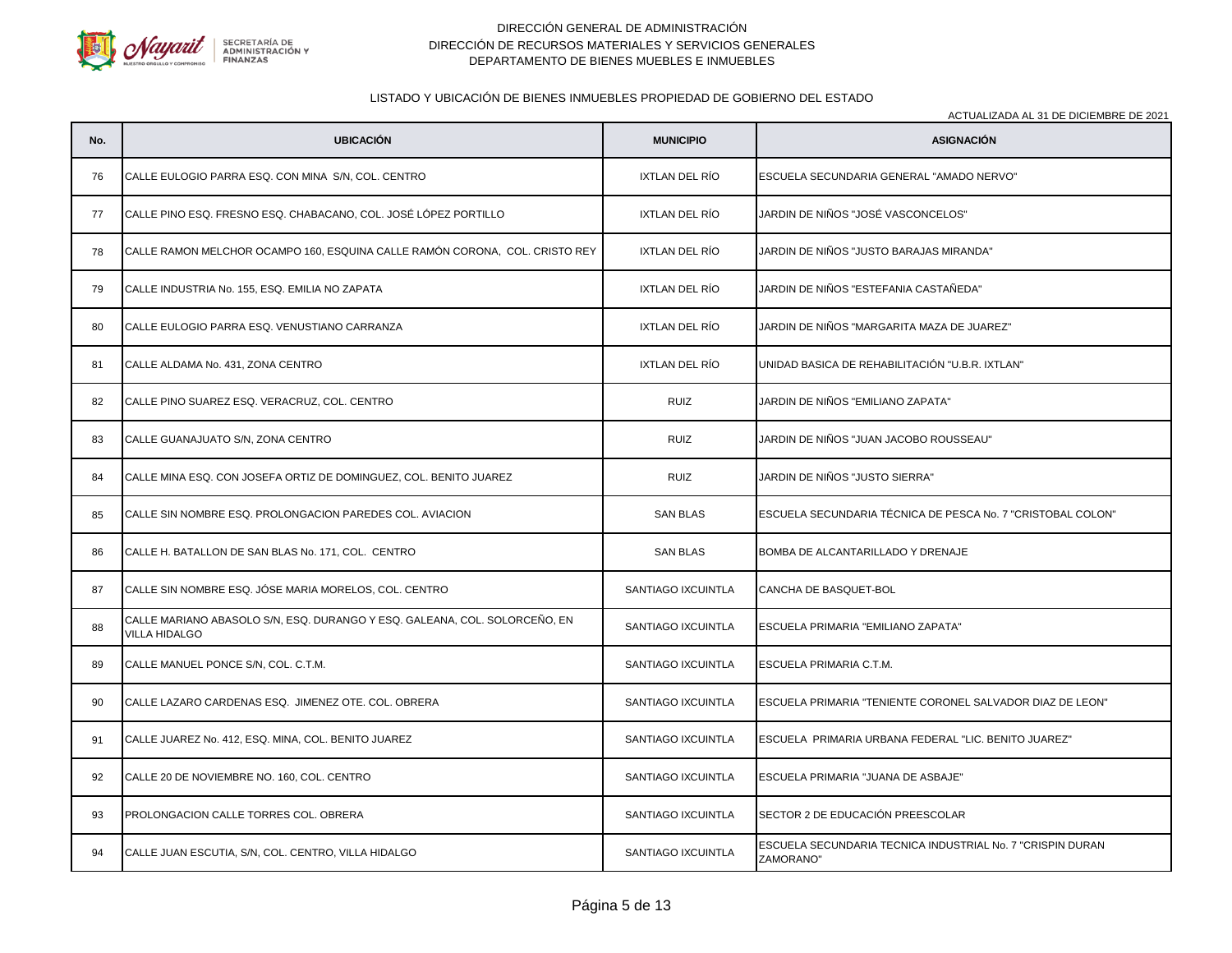

## LISTADO Y UBICACIÓN DE BIENES INMUEBLES PROPIEDAD DE GOBIERNO DEL ESTADO

ACTUALIZADA AL 31 DE DICIEMBRE DE 2021

**No. UBICACIÓN MUNICIPIO ASIGNACIÓN** 95 CALLE SONORA ESQ. VICENTE GUERRERO COL. VILLA DE GUADALUPE, VILLA HIDALGO **SANTIAGO IXCUINTLA JARDÍN DE NIÑOS "FRANCISCO I. MADERO"** 96 CALLE GUADALUPE VICTORIA No. 51, ESQUINA CALLE NIÑOS HEROES, COL. CENTRO, VILLA<br>HIDALGO SANTIAGO IXCUINTLA JJARDÍN DE NIÑOS BLANCA SANTANDER DE CARABALLO 97 CALLE REFORMA ESQ. JUAN ESCUTIA PTE. COL. BENITO JUAREZ SANTIAGO IXCUINTLA JARDÍN DE NIÑOS "JOSÉ MARÍA MORELOS Y PAVON" 98 CALLE ARTICULO 123 No. 25, ESQ. AV. EJIDO S/N COL. SOLORCEÑO, VILLA HIDALGO SANTIAGO IXCUINTLA JARDÍN DE NIÑOS "ROSA NAVARRO" 99 CALLE JUAN ESCUTIA S/N, COLONIA LOS PINOS SANTIAGO IXCUINTLA UNIDAD DEPORTIVA "LOS PINOS" 100 CALLE JUAREZ ESQ. PUEBLA, No. 211, COL. CENTRO TECUALA ESCUELA PRIMARIA "LEONA VICARIO." 101 CALLE PASEO DE VIENA ESQ. CALLE EUCALIPTO, FRACCIONAMIENTO CD. DEL VALLE TEPIC BODEGAS Y ALMACENES DE LA SECRETARÍA DE INFRAESTRUCTURA 102 CALLE RIO GRIJALVA Y LIBRAMIENTO COL. MOCTEZUMA TEPIC CAMPAMENTO OPERATIVO DE LA SECRETARÍA DE INFRAESTRUCTURA 103 AV. INSURGENTES ESQ. CALLE SIN NOMBRE COL. LOS LLANITOS TEPIC DIRECCIÓN GENERAL DE PROTECCIÓN CIUDADANA Y BOMBEROS 104 CALLE LUIS G. URBINA ESQ. TACUBAYA COL. AMADO NERVO TEPIC JARDIN DE NIÑOS "PRISCILIANO SANCHEZ" 105 CALLE MONTE ANDES No. 45, COL. LINDA VISTA TEPIC CENTRO DE INTEGRACION JUVENIL DE TEPIC A.C. 106 CALLE MALLORCA Y ROMA FRACC. CD. DEL VALLE (2002) T.M. CEDART "AMADO NERVO" (BACHILLERATO DE ARTES Y HUMANIDES), Y T.V. ESCUELA ESTATAL DE BELLAS ARTES 107 CALLE FRANCISCO I. MADERO S/N, ESQ. AV. MEXICO, COL. SAN JOSÉ **TEPIC** TEPIC CECATI No. 79 108 AV. PALMAS No. 15 COL. DEL BOSQUE TEPIC CENTRO DE CAPACITACION DEL BOSQUE 109 CALLE ENCINO S/N, FRACCIONAMIENTO VERSALLES TEPIC CENTRO DE INTERNAMIENTO PARA PERSONAS ADOLESCENTES (CIPA); Y DIRECCIÓN DE EJECUCIÓN DE MEDIDAS PARA PERSONAS ADOLESCENTES 110 BOULEVARD TEPIC-XALISCO S/N, ESQ. PANICUARO, COL. MIRAVALLES TEPIC CONSEJO ESTATAL CONTRA LAS ADICCIONES (CECA) 111 CALLE 8 ESQ. GUATEMALA S/N COL. LOMAS BONITAS TERIC TEPIC TEPIC TEPIC TEPIC COL. CONSIDERATION AND SUPERVISIÓN NO. 6 DE EDUCACIÓN ESPECIAL Y OFICINAS DE MEDIOS ELECTRONICOS EN LA EDUCACIÓN BASICA (MEEBA) 112 AV. MEXICO 14 NTE, ZONA CENTRO TEPIC ESTACIONAMIENTO CONGRESO DEL ESTADO 113 CALLE TENOCHTITLAN S/N, ESQ. FRANCISCO BENITEZ COL. MAGISTERIAL TEPIC TEPIC CENTRO DE DESARROLLO INFANTIL DIF (CENDI DIF)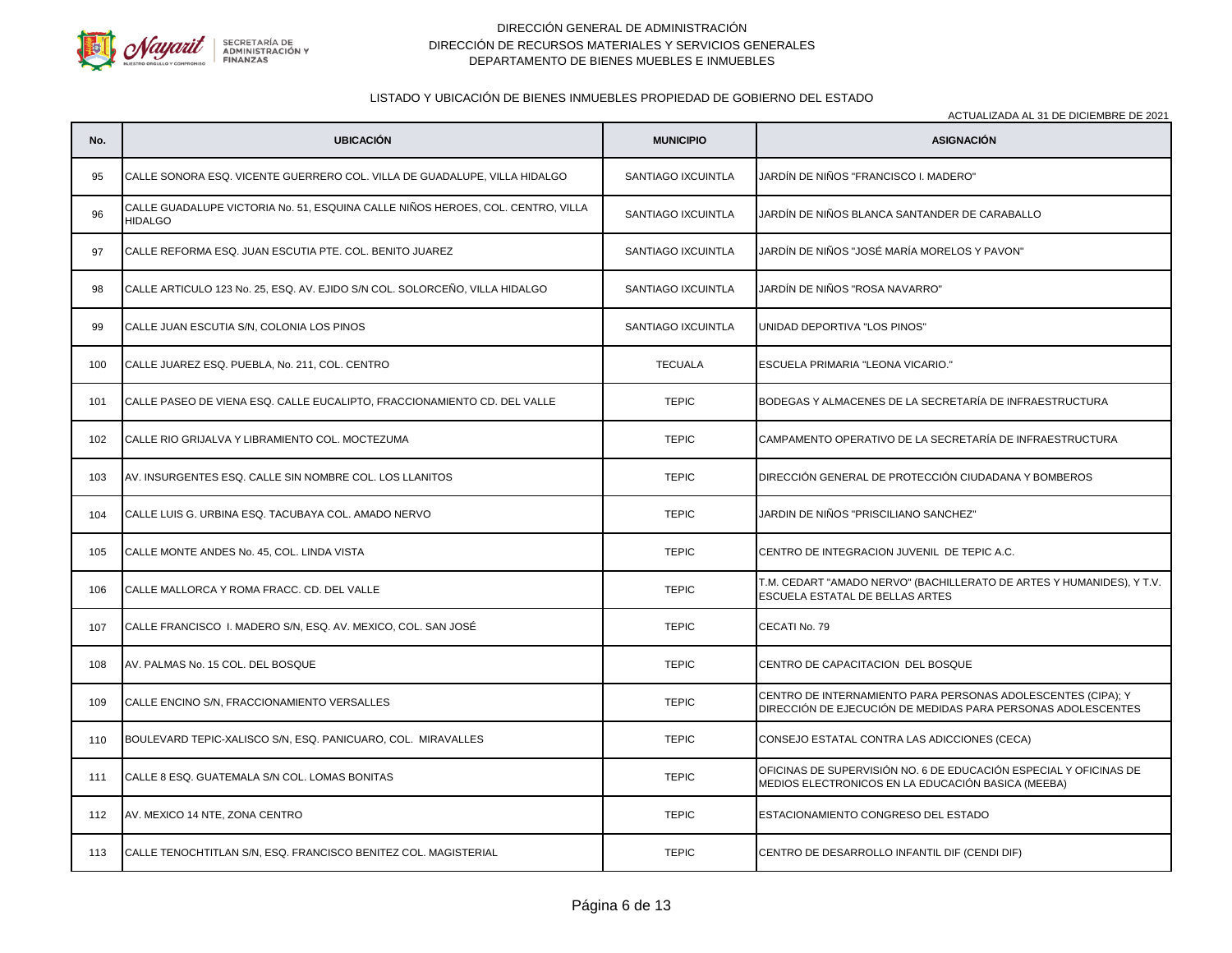

# LISTADO Y UBICACIÓN DE BIENES INMUEBLES PROPIEDAD DE GOBIERNO DEL ESTADO

| No. | <b>UBICACIÓN</b>                                                               | <b>MUNICIPIO</b> | AOTOALIZADA AL 91 DE DIOIEMBRE DE 2021<br><b>ASIGNACIÓN</b>             |
|-----|--------------------------------------------------------------------------------|------------------|-------------------------------------------------------------------------|
| 114 | AV. INSURGENTES S/N, COL. LLANITOS                                             | <b>TEPIC</b>     | CRUZ ROJA MEXICANA                                                      |
| 115 | AV. INSURGENTES S/N ESQ. JOSE MARIA MENCHACA, ZONA CENTRO                      | <b>TEPIC</b>     | ESCUELA PRIMARIA FEDERAL "JOSÉ OCTAVIO MENCHACA"                        |
| 116 | AV. ALLENDE ESQ. VERACRUZ, ZONA CENTRO                                         | <b>TEPIC</b>     | CENTRO ESCOLAR "PRESIDENTE ALEMAN"                                      |
| 117 | CALLE JOSÉ MARÍA MORELOS S/N, ZONA CENTRO                                      | <b>TEPIC</b>     | ESCUELA PRIMARIA "FRANCISCO I. MADERO"                                  |
| 118 | CALLE MONTERREY S/N, ESQ. RAYON COL. ACAYAPAN                                  | <b>TEPIC</b>     | ESCUELA PRIMARIA FEDERAL "JOSE MARTI "                                  |
| 119 | BOULEVARD TEPIC-XALISCO S/N, ESQ. PUERTO RICO, FRACCIONAMIENTO SAN MARTIN      | <b>TEPIC</b>     | CETIS No. 100                                                           |
| 120 | CALLE EJIDO No. 372 NTE. ESQ. RAYON, COL. HERIBERTO CASAS                      | <b>TEPIC</b>     | ESCUELA PRIMARIA FEDERAL T.M. "LAZARO CARDENAS" Y T.V. "LEONA VICARIO"  |
| 121 | AV. ALLENDE No. 35 COL. RODEO                                                  | <b>TEPIC</b>     | ESCUELA SECUNDARIA ESTATAL "PROFR. Y LIC. FRANCISCO BENITEZ SILVA"      |
| 122 | CALLE OCHO No. 43, ENTRE INSURGENTES Y MARIANO ABASOLO, COL. LOMAS BONITAS     | <b>TEPIC</b>     | ESCUELA PRIMARIA "PROFR. GONZALO ALEGRIA ARREDONDO"                     |
| 123 | CALLE EGIPTO No. 63, COL. HERMOSA PROVINCIA                                    | <b>TEPIC</b>     | ESCUELA PRIMARIA "JOSEFA ORTIZ DE DOMÍNGUEZ"                            |
| 124 | CALLE JOSÉ MARÍA MORELOS S/N, ZONA CENTRO                                      | <b>TEPIC</b>     | ESCUELA PRIMARIA "FRANCISCO I. MADERO"                                  |
| 125 | CALLE 12 DE OCTUBRE ESQ. COLOMBIA COL. JOSÉ MARÍA MENCHACA                     | <b>TEPIC</b>     | INSTITUTO ESTATAL DE EDUCACIÓN NORMAL DE NAYARIT                        |
| 126 | CALLE CORREGIDORA S/N, ESQ. CALLE SANTIAGO Y TUXPAN, COL. MORELOS              | <b>TEPIC</b>     | ESCUELA PRIMARIA "JUSTO SIERRA"                                         |
| 127 | CALLE JAIME NUNO S/N NTE., ESQ. CHURUBUSCO COL. SAN JOSÉ                       | <b>TEPIC</b>     | ESCUELA PRIMARIA "MIGUEL HIDALGO"                                       |
| 128 | CALLE MORELOS S/N COL. HERIBERTO CASAS                                         | <b>TEPIC</b>     | JARDÍN DE NIÑOS "FEDERICO FROEBEL"                                      |
| 129 | CALLE ARISTOTELES S/N, ESQ. GAZCON MERCADO COL. BUROCRATAS FEDERAL             | <b>TEPIC</b>     | ESCUELA PRIMARIA T.M. "INDIO MARIANO", Y T.V. "SEVERIANO OCEGUEDA PEÑA" |
| 130 | BOULEVART TEPIC- XALISCO ESQ. BRASIL COL. FRESNOS                              | <b>TEPIC</b>     | ESCUELA PRIMARIA URBANA "GRAL. JUVENTINO ESPINOSA"                      |
| 131 | AV. MEXICO S/N NORTE, ENTRE CALLE CONSTITUCIÓN Y 20 DE NOVIEMBRE, COL. MOLOLOA | <b>TEPIC</b>     | ESCUELA PRIMARIA "IGNACIO MANUEL ALTAMIRANO"                            |
| 132 | CALLE MAR MEDITERRANEO No. 22, FRACCIONAMIENTO SIMANCAS                        | <b>TEPIC</b>     | ESCUELA PRIMARIA "HEROE DE NACOZARI"                                    |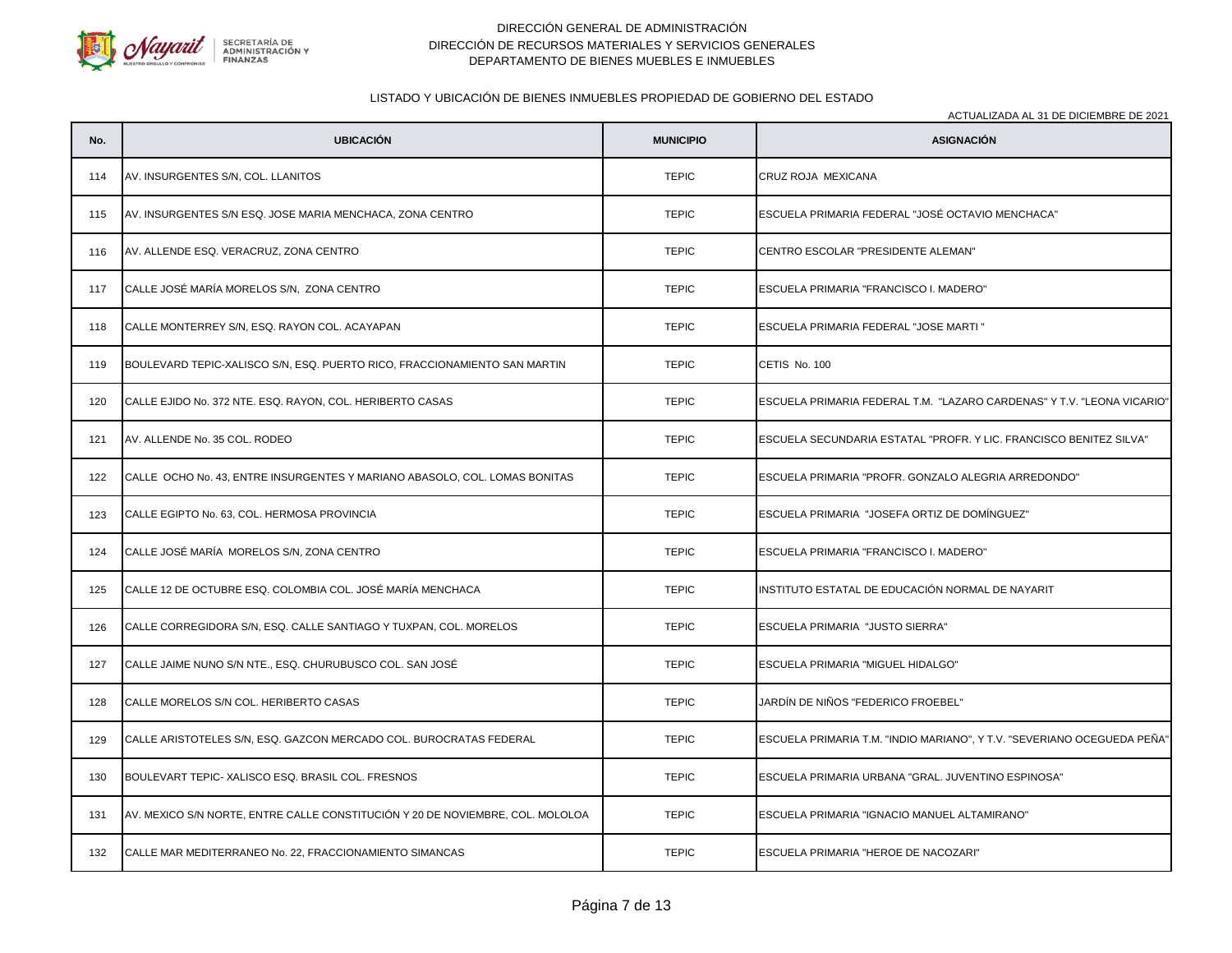

#### LISTADO Y UBICACIÓN DE BIENES INMUEBLES PROPIEDAD DE GOBIERNO DEL ESTADO

**No. UBICACIÓN MUNICIPIO ASIGNACIÓN** ACTUALIZADA AL 31 DE DICIEMBRE DE 2021 133 CALLE JILGUERO ESQ. COLIBRI S/N FRACC. LAS AVES TERIC TEPIC TEPIC TEPIC TERIC COLIBINATION (UNIDAD DE SERVICIOS CIVICOS Y CULTURALES; SUPERVISIÓN Y ESCALAFON) 134 CALLE SEVERO AVILA S/N, ENTRE CALLE ZAPOPAN Y MAURICIO CERVANTES COL. PUERTA<br>DE LA LAGUNA TEPIC ESCUELA PRIMARIA "SALVADOR ALLENDE" 135 CALLE ADOLFO LOPEZ MATEOS S/N, ESQ. RAYON, COL. ADOLFO LOPEZ MATEOS TEPIC ESCUELA SECUNDARIA T.M. "SOLEDAD CARVAJAL CABEZUD" 136 CALZADA H. COLEGIO M. Y CAL. DE LA CRUZ FRACC. FRAY JUNIPERO TEPIC ESCUELA SECUNDARIA "MTRO. Y GRAL. ESTEBAN BACA CALDERON" 137 CALLE ALASKA No. 12, COL. LOMAS BONITAS TERIC CENTRO DE ATENCIÓN MULTIPLE CAM 1 Y 4 138 BOULEVARD TEPIC- XALISCO S/N, ESQ. FRESNO, COL. MOCTEZUMA TEPIC ESCUELA SECUNDARIA TÉCNICA No.1 "JESÚS ROMERO FLORES" 139 CALLE JOSÉ MARÍA MORELOS ESQ. CALLE 8 S/N, LOMAS BONITAS TEPIC ESCUELA SECUNDARIA GENERAL No. 34 "JUAN ESPINOSA BAVARA" 140 AV. ING. ALLENDE 277 PTE. COL CENTRO CENTRO TEPIC CENTRO DE DESARROLLO INFANTIL NO. 1 DE GOBIERNO DEL ESTADO (CENDI NO. 1) 141 AV.IGNACIO ALLENDE NO. 281 PTE. COL CENTRO CENTRO CENTRO CENTRO TEPIC CENTRO DE DESARROLLO INFANTIL NO. 1 DE GOBIERNO DEL ESTADO (CENDI NO. 1) 142 CALLE BENITO JUAREZ No.. 345 OTE., COL CENTRO TEPIC INTERNADO DE EDUCACIÓN PRIMARIA No. 12 "JUAN ESCUTIA" 143 CALLE LUIS ECHEVERRIA S/N, ESQ. CON EMILIANO ZAPATA COL. PUENTE DE SAN<br>CAYETANO TEPIC JARDÍN DE NIÑOS "PABLO MONTESSINOS" 144 CALLE BENITO JUAREZ S/N, ESQ. ABASOLO TEPIC JARDÍN DE NIÑOS "ROSA NAVARRO" 145 AV. ACASIA S/N, ESQ. TEPAMIA, COL SAN JUAN TEPIC JARDÍN DE NIÑOS "LUZ MARÍA SERRADELL" 146 CALLE DURANGO No. 281 NTE. COL. CENTRO TERIC TEPIC JARDÍN DE NIÑOS "ROSAURA ZAPATA" 147 CALLE 3 DE MAYO S/N, ESQ. ENRIQUE CAMARENA COL. NUEVAS PALOMAS TEPIC JARDÍN DE NIÑOS "NUEVAS PALOMAS" 148 CALLE MALLORCA No. 93, ESQ. ROMA, FRACCIONAMIENTO CIUDAD DEL VALLE TEPIC JARDÍN DE NIÑOS "BERTHA VON GLUMER" 149 AV. ALLENDE No. 320, ZONA CENTRO TEPIC JARDÍN DE NIÑOS ESTEFANIA CASTAÑEDA 150 CALLE PRISCILIANO SANCHEZ S/N, ESQ. JOSÉ MERCADO, COL. CAJA DE AGUA TEPIC JARDÍN DE NIÑOS "AMERICA MANRIQUEZ DE FLORES CURIEL" 151 CALLE VENUS S/N, ESQ. MIGUEL HIDALGO Y MEDUSA, COL. MIGUEL HIDALGO TEPIC JARDÍN DE NIÑOS "MARÍA MONTESORI"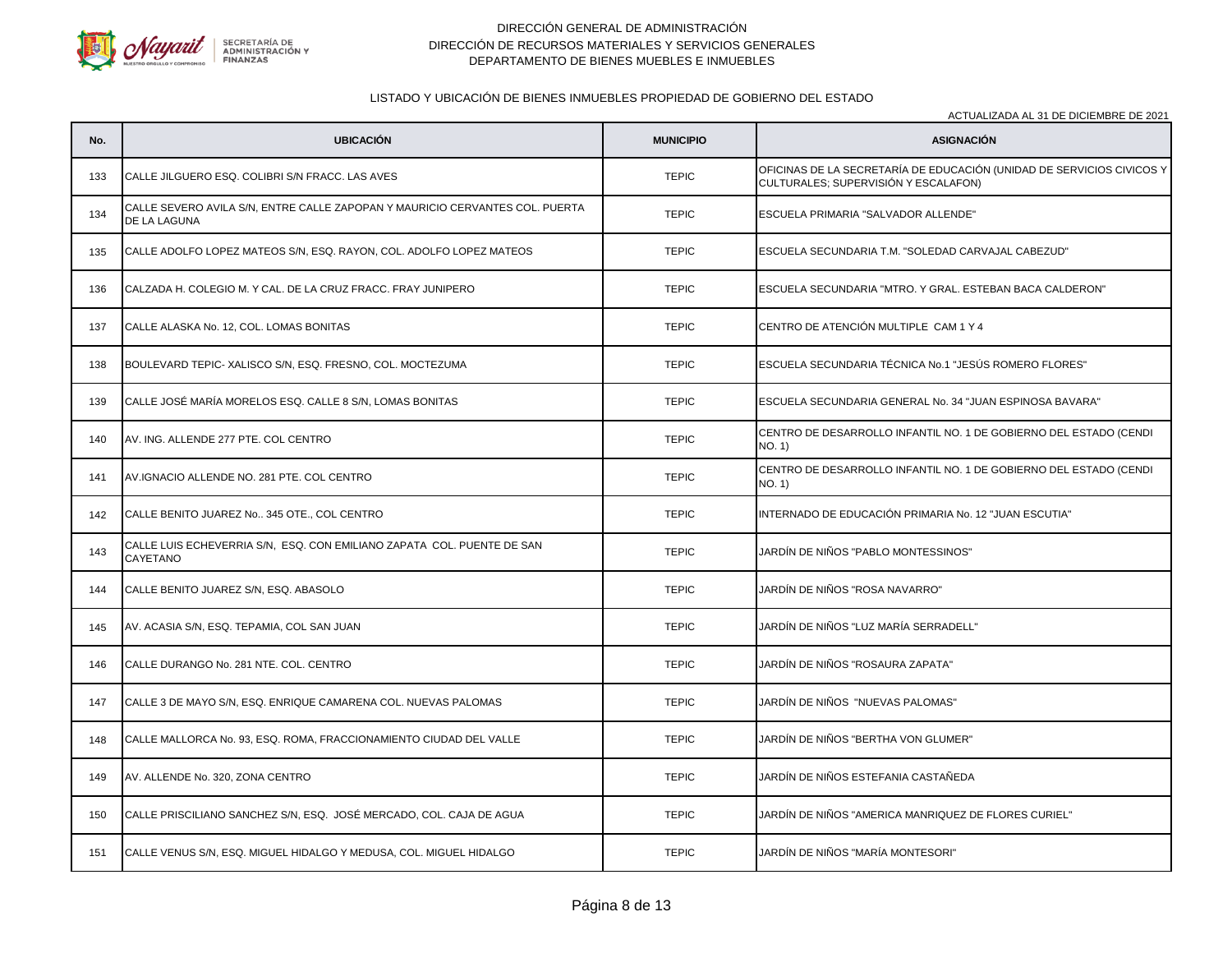

#### LISTADO Y UBICACIÓN DE BIENES INMUEBLES PROPIEDAD DE GOBIERNO DEL ESTADO

ACTUALIZADA AL 31 DE DICIEMBRE DE 2021

**No. UBICACIÓN MUNICIPIO ASIGNACIÓN** 152 CALLE CARLOS FONSECA S/N, ESQ. REVOLUCIÓN SOCIAL, COL. CESAR AUGUSTO SANDINO TEPIC JARDÍN DE NIÑOS "CESAR AUGUSTO SANDINO" 153 CALZADA DE LA CRUZ S/N, ZONA CENTRO CONTRO CONTRO TEPIC CENTRO ESTATAL DE CANCEROLOGIA 154 CALLE ABASOLO No. 13, COL. RODEO TEPIC JARDÍN DE NIÑOS "JOSEFINA RAMOS" 155 CALLE 3 S/N, ESQ. AMADO NERVO, COL. AMERICA MANRIQUEZ TEPIC JARDÍN DE NIÑOS "TEPICTLE" 156 CALLE ENRIQUE GREGORIO ELIAS S/N, COL. AMADO NERVO TERIC TEPIC CANCHA DEPORTIVA MODALIDAD FUT-BOL RAPIDO 157 CALLE CHE GUEVARA No. 94, COL. COMERCIANTES CHE CHE CHE CHE CHE TEPIC LECHERIA LICONSA No. 20-0004 158 CALLE AMADO NERVO S/N, ENTRE CALLE PUEBLA Y MERIDA, ZONA CENTRO TEPIC TEPIC MERCADO "JUAN ESCUTIA" 159 BOULEVARD TEPIC-XALISCO S/N, FRACCIONAMIENTO JARDINES DE LA CRUZ TEPIC TEPIC INSTALACIONES DEL TRIBUNAL COLEGIADO DE CIRCUITO 160 AV. DEL PARQUE S/N. FRACCIONAMIENTO CIUDAD DEL VALLE TERICHI CECATI NO. 48 161 CALLE ZACATECAS No. 30 SUR, ZONA CENTRO TERIC SECRETARÍA PARA LA HONESTIDAD Y BUENA GOBERNANZA 162 MALLORCA S/N, ESQ. CALDIZ, FRACCIONAMIENTO CIUDAD DEL VALLE TEPIC OBRAS PÚBLICAS Y PLANEACIÓN MUNICIPAL 163 CALLE SEBASTIAN LERDO DE TEJADA No. 221, ZONA CENTRO TEPIC ESCUELA PRIMARIA "AMADO NERVO" (ANEXO) 164 CALZADA DEL PANTEON S/N, ESQ. PRISCILIANO SANCHEZ, ZONA CENTRO **TELLO ESCUELA ESCUELA** 165 AV. INSURGENTES ESQ. AV. REY NAYAR COL. LLANITOS TEPIC SECRETARÍA DE DESARROLLO SUSTENTABLE 166 CALLE BUCERIAS S/N, FRACCIONAMIENTO FOVISSSTE TEPIC LECHERIA LICONSA NO. 20-0016 167 AV. REY NAYAR E INSURGENTES S/N, COL. LLANITOS TEPIC SECRETARÍA DE MOVILIDAD 168 AV. JUAREZ S/N, ESQ. ZACATECAS , ZONA CENTRO TEPIC INSTALACIONES DEL TRIBUNAL SUPERIOR DE JUSTICIA DEL ESTADO 169 CALLE EMILIANO ZAPATA No. 471, COL. HERIBERTO CASAS TERIC TEPIC CENTRO DE DESARROLLO "EMILIANO ZAPATA", DIF TEPIC 170 CALLE ISLA DE CUBA S/N, ESQ. ISLAS MARIAS COL. ISLAS MARIAS TEPIC TEPIC JARDÍN DE NIÑOS "MARÍA DE LOURDES OJEDA DÍAZ"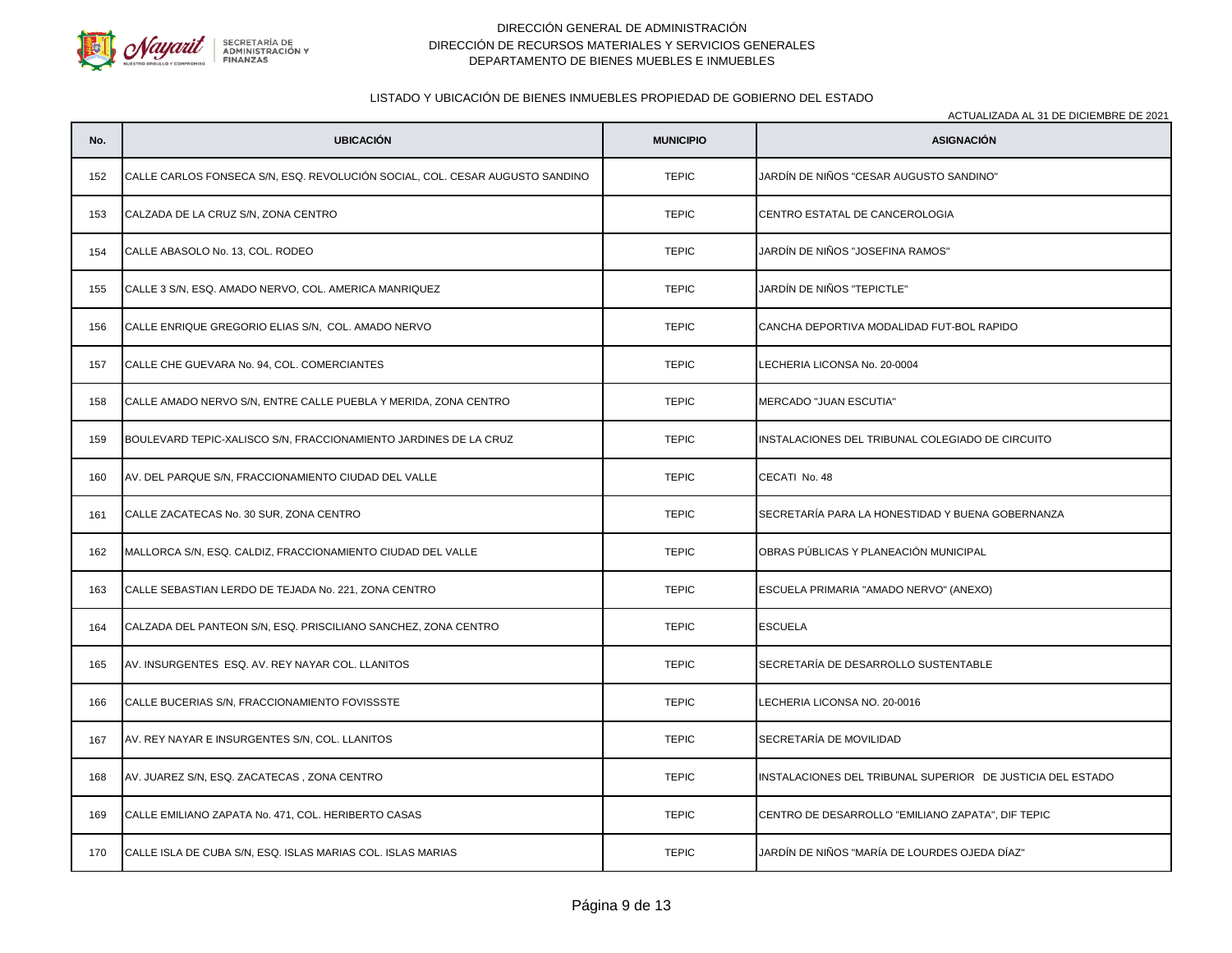

#### LISTADO Y UBICACIÓN DE BIENES INMUEBLES PROPIEDAD DE GOBIERNO DEL ESTADO

ACTUALIZADA AL 31 DE DICIEMBRE DE 2021

**No. UBICACIÓN MUNICIPIO ASIGNACIÓN** 171 CALLE EUCALIPTO S/N, FRACCIONAMIENTO CIUDAD DEL VALLE TERIC TEPIC SECRETARÍA DE INFRAESTRUCTURA 172 CALLE JACARANDAS No. 272, ESQ. PINO, COL. SAN JUAN TEPIC TEPIC TEPIC TERISTAN OFICINAS DEL TRIBUNAL DE CONCILIACION Y ARBITRAJE PARA EL ESTADO DE NAYARIT 173 CALLE ZACATECAS 23 NTE. ZONA CENTRO TEPIC OFICINAS DEL DEPARTAMENTO DE ALCOHOLES 174 CALLE SIERRA DEL NAYAR No.8, COL. DELICIAS TERICAL DEL TEPIC JARDÍN DE NIÑOS "AMADO GARCÍA AGUAYO" 175 BOULEVARD TEPIC-XALISCO S/N, ESQUINA CON NICARAGUA, COL. MOCTEZUMA TEPIC CENTRO DE REINSERCIÓN SOCIAL "VENUSTIANO CARRANZA" 176 AV. TECNOLOGICO S/N, COL. CIUDAD INDUSTRIAL TEPIC INSTALACIONES DE LA FISCALÍA Y SECRETARÍA DE SEGURIDAD PÚBLICA 177 AV. VICTORIA ESQ. CALLE SAN LUIS, ZONA CENTRO TEPIC INSTALACIONES DE LA POLICIA MUNICIPAL DE TEPIC 178 CARRETERA TEPIC-PRESA DE AGUAMILPA KM 7 No.10, COL. VISTAS DE LA CANTERA TEPIC TEPIC TEPIC INSTITUTO "MARAKAME" 179 AV. IGNACIO ALLENDE PREDIO INTERIOR, ZONA CENTRO CENTRO CENTRO CENTRO TEPIC CENTRO DE DESARROLLO INFANTIL NO. 1 DE GOBIERNO DEL ESTADO (CENDI NO. 1) 180 CALLE COLIBRI S/N, ESQ. JILGERO Y FAISAN, FRACCIONAMIENTO LAS AVES TEPIC CENDI No.2 "C.P. ANTONIO ECHEVARRÍA DOMÍNGUEZ"; Y EDIFICIO DEL SUTSEM 181 CALLE ZACATECAS No. 67, ESQ. AMADO NERVO, ZONA CENTRO TEPIC ESCUELA PRIMARIA "JUAN ESCUTIA" 182 AV. JUAN ESCUTIA S/N, ESQ. AMADO NERVO, ZONA CENTRO TEPIC TEATRO DEL PUEBLO "ALI CHUMACERO" 183 CALLE COPAL S/N, ESQ. CONSTRUCCIÓN, COL. SANTA CECILIA TERIC TEPIC JARDÍN DE NIÑOS "JUAN ENRIQUE PESTALOZZI" 184 CALLE SEVERO AVILA No. 14, COL. PUERTA DE LA LAGUNA TEPIC JARDÍN DE NIÑOS T.M. "BEATRIZ ORDOÑEZ ACUÑA", Y T.V. "VLADIMIR CORA" 185 CALLE RIO COLORADO No. 70, COL. LOS FRESNOS TEPIC JARDÍN DE NIÑOS "FRANCISCO GABILONDO SOLER" 186 CALLE JERICO S/N, ESQ. GLORIETA A JUAREZ, COL. HERMOSA NUEVA PROVINCIA TEPIC JARDÍN DE NIÑOS "BERTHA VON GLUMER" 187 CALLE GENARO VAZQUEZ No. 183, ESQ. CALLE 8 DE FEBRERO, COL. 2 DE AGOSTO TEPIC ESCUELA PRIMARIA "RICARDO FLORES MAGÓN" 188 CALLE LUCAS VALLARTA S/N. COL. CUATRO MILPAS TERIC TEPIC TEPIC UN TEMPLO 189 CALZADA DEL PANTEON S/N, ESQ. 12 DE OCTUBRE, ZONA CENTRO TERICOLLES PARA CONSTRUCCIÓN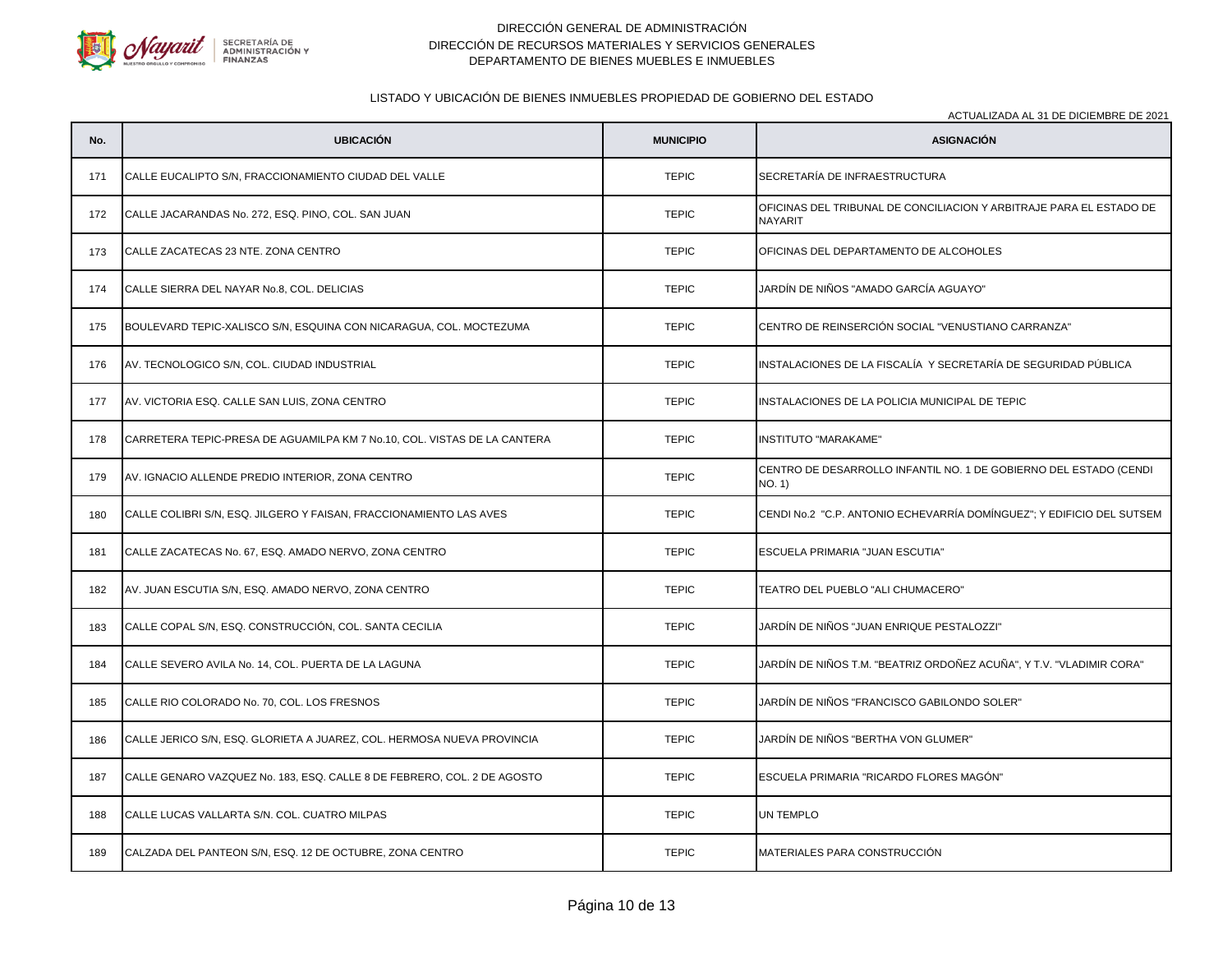

# LISTADO Y UBICACIÓN DE BIENES INMUEBLES PROPIEDAD DE GOBIERNO DEL ESTADO

| No. | <b>UBICACIÓN</b>                                                                                      | <b>MUNICIPIO</b> | <b>ASIGNACIÓN</b>                                                                                                                     |
|-----|-------------------------------------------------------------------------------------------------------|------------------|---------------------------------------------------------------------------------------------------------------------------------------|
| 190 | AV. REY NAYAR S/N, COL. AVIACION                                                                      | <b>TEPIC</b>     | <b>INSTALACIONES DE LA FERIA</b>                                                                                                      |
| 191 | AV. TECNOLOGICO S/N, ENTRE CALLE DIANA LA CAZADORA Y AV. ATLANTIDA, COL. VALLE DE<br><b>MATATIPAC</b> | <b>TEPIC</b>     | TALLER DE MANTENIMIENTO VEHICULAR DE LA SECRETARÍA DE SEGURIDAD<br>PÚBLICA                                                            |
| 192 | AV. REY NAYAR S/N, COL. AVIACION                                                                      | <b>TEPIC</b>     | CENTRO DE JUSTICIA PARA LA MUJER, CENTRO DE JUSTICIA FAMILIAR,<br>REGISTRO PÚBLICO VEHICULAR (REPUVE); Y JUZGADOS ORALES              |
| 193 | CALLE IGNACIO RAMIREZ No. 47, FRACCIONAMIENTO FRAY JUNIPERO SIERRA                                    | <b>TEPIC</b>     | <b>BOMBA DE AGUA</b>                                                                                                                  |
| 194 | AV. DE INGRESO S/N, COLONIA CIUDAD SATELITE                                                           | <b>TEPIC</b>     | ESTADIO "NICOLAS ALVAREZ ORTEGA"                                                                                                      |
| 195 | CALLE GAVIOTAS ESQUINA AV. INSURGENTES, FRACCIONAMIENTO LAS AVES                                      | <b>TEPIC</b>     | COMODATO PARA LA MEJOR OPERATIVIDAD DE LAS ACTIVIDADES DEL SISTEMA<br>PARA EL DESARROLLO INTEGRAL DE LA FAMILIA DEL ESTADO DE NAYARIT |
| 196 | CALLE INDEPENDENCIA ESQ. EMILIANO ZAPATA, COL. RICARDO FLORES MAGON                                   | <b>TUXPAN</b>    | ESCUELA PRIMARIA "MIGUEL HIDALGO"                                                                                                     |
| 197 | CALLE JUAREZ Y CHURUBUSCO S/N, COL. PUEBLO NUEVO                                                      | <b>TUXPAN</b>    | JARDÍN DE NIÑOS "JOSÉ VASCONSELOS"                                                                                                    |
| 198 | CALLE DURAZNO No. 34, COL. EMILIANO ZAPATA                                                            | <b>XALISCO</b>   | ESCUELA SECUNDARIA GENERAL "LUIS CASTILLO LEDON".                                                                                     |
| 199 | JOSÉ SANTOS GODINEZ No. 8, COL. 25 DE ABRIL                                                           | <b>XALISCO</b>   | JARDÍN DE NIÑOS "JUAN ENRIQUE PESTALOZZI"                                                                                             |
| 200 | CALLE ARROYO DEL INDIO ENTRE ALVARO OBREGON Y ADOLFO RUIZ CORTINEZ, COL.<br><b>LANDEREÑAS</b>         | <b>XALISCO</b>   | JARDÍN DE NIÑOS "ROSAURA ZAPATA CANO"                                                                                                 |
| 201 | CALLE JUAREZ No. 55, ENTRE CALLE PUEBLA Y PACHUCA, COL. NAVARREÑO                                     | <b>XALISCO</b>   | JARDÍN DE NIÑOS "FEDERICO FROEBEL"                                                                                                    |
| 202 | <b>LOCALIDAD DE PANTANAL</b>                                                                          | <b>XALISCO</b>   | AEROPUERTO INTERNACIONAL DE TEPIC                                                                                                     |
| 203 | CALLE MANUEL ACUÑA S/N, FRACCIONAMIENTO AMADO NERVO                                                   | <b>TEPIC</b>     | JARDÍN DE NIÑOS "HORTENCIA P. DE AGUILERA"                                                                                            |
| 204 | CALLE ABASOLO ESQ. AV. MEXICO, ESQ. CALLE MINA Y VERACRUZ, ZONA CENTRO                                | <b>TEPIC</b>     | CASA DE GOBIERNO                                                                                                                      |
| 205 | CALLE HIDALGO No. 71 OTE. ZONA CENTRO ENTRE SAN LUIS Y ZACATECAS                                      | <b>TEPIC</b>     | <b>MUSEO "JUAN ESCUTIA"</b>                                                                                                           |
| 206 | CALLE ZACATECAS NO. 284, ZONA CENTRO                                                                  | <b>TEPIC</b>     | MUSEO "AMADO NERVO"                                                                                                                   |
| 207 | AV. EJERCITO NACIONAL ESQ. BOULEVARD, ZONA CENTRO                                                     | <b>TEPIC</b>     | OFICINAS DE LA SECRETARÍA DE TURISMO                                                                                                  |
| 208 | AV.MEXICO Y E.ZAPATA, ZONA CENTRO                                                                     | <b>TEPIC</b>     | CENTRO DE CULTURAS POPULARES E INDÍGENAS (CECUPI)                                                                                     |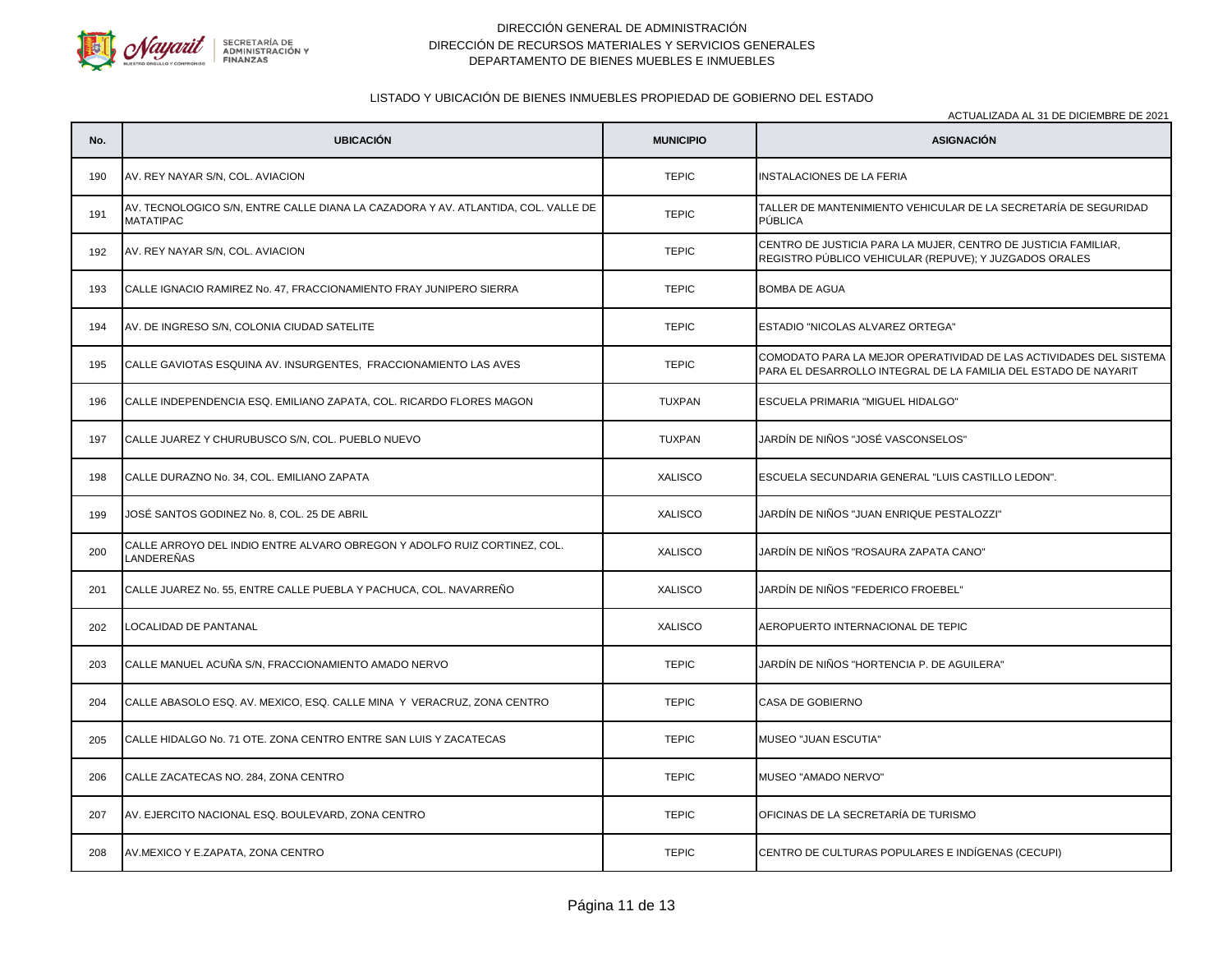

# LISTADO Y UBICACIÓN DE BIENES INMUEBLES PROPIEDAD DE GOBIERNO DEL ESTADO

|     | ACTUALIZADA AL 31 DE DICIEMBRE DE 2021                          |                    |                                                                                            |
|-----|-----------------------------------------------------------------|--------------------|--------------------------------------------------------------------------------------------|
| No. | <b>UBICACIÓN</b>                                                | <b>MUNICIPIO</b>   | <b>ASIGNACIÓN</b>                                                                          |
| 209 | CALLE EMILIANO ZAPATA ESQ. AV. MEXICO NORTE No. 91, ZONA CENTRO | <b>TEPIC</b>       | MUSEO REGIONAL DE NAYARIT; Y BIBLIOTECA "AMADO NERVO".                                     |
| 210 | CALLE VERACRUZ, No. 135 SUR, ZONA CENTRO                        | <b>TEPIC</b>       | DIRECCIÓN DE EVALUACIÓN, SUPERVISIÓN Y EJECUCIÓN DE MEDIDAS                                |
| 211 | CALLE SAN LUIS ESQ. LERDO No. 107, ZONA CENTRO                  | <b>TEPIC</b>       | JARDÍN DE NIÑOS "PRESIDENTE ALEMAN"                                                        |
| 212 | CALLE VERACRUZ ESQ. JOSÉ MARÍA MORELOS S/N, ZONA CENTRO         | <b>TEPIC</b>       | ESCUELA PRIMARIA "AMADO FLETES"                                                            |
| 213 | CALLE LEON NORTE ESQ. LERDO NO. 657, ZONA CENTRO                | <b>TEPIC</b>       | ESCUELA PRIMARIA "AMADO NERVO"                                                             |
| 214 | CALLE URES ESQ. BENITO JUAREZ S/N, ZONA CENTRO                  | <b>TEPIC</b>       | ESCUELA PRIMARIA "FERNANDO MONTAÑO"                                                        |
| 215 | CALLE DURANGO No. 161, ESQ. MIGUEL HIDALGO, ZONA CENTRO.        | <b>TEPIC</b>       | ESCUELA PRIMARIA "GABRIEL LEYVA"                                                           |
| 216 | CALLE JOSE MARÍA MORELOS ESQ. MORELIA NORTE, ZONA CENTRO        | <b>TEPIC</b>       | ESCUELA SECUNDARIA T.M. "JUSTO SIERRA"; Y T.V. "PROFR. LUIS BATISTA<br>ORTEGA"             |
| 217 | CALLE 20 DE NOVIEMBRE ESQ. AV. TRABAJO, LOCALIDAD DE BELLAVISTA | <b>TEPIC</b>       | SALON DE ACTOS BELLAVISTA                                                                  |
| 218 | CALLE FRANCISCO I. MADERO S/N, LOCALIDAD DE BELLAVISTA          | <b>TEPIC</b>       | EXTIENDA DE RAYA BELLAVISTA                                                                |
| 219 | CALLE JOSÉ MARÍA MORELOS ESQ. PUEBLA SUR, COL. CENTRO           | <b>ACAPONETA</b>   | CASA DE LA CULTURA "ALI CHUMACERO"                                                         |
| 220 | CALLE 5 DE MAYO ESQ. IGNACIO ZARAGOZA S/N, ZONA CENTRO          | IXTLAN DEL RÍO     | INSPECCIÓN DE SECUNDARIAS GENERALES                                                        |
| 221 | CALLE BENITO JUAREZ ESQ. IGNACIO ALLENDE, COL. CENTRO           | JALA               | BODEGAS Y ÁREA DE ESTACIONAMIENTO DE DIFERENTES ÁREAS DEL<br>AYUNTAMIENTO DE JALA, NAYARIT |
| 222 | CALLE ZUÑIGA ESQ. ALDAMA ESQ. 20 DE NOVIEMBR, COL. CENTRO       | AHUACATLAN         | ESC. PRIMARIA "FRAY PEDRO DE GANTE", Y UN TEMPLO                                           |
| 223 | CALLE JÓSE MARÍA MORELOS ESQ. 20 DE NOVIEMBRE, COL. CENTRO      | SANTIAGO IXCUINTLA | ESCUELA PRIMARIA "EDUARDO MARTÍNEZ OCHOA"                                                  |
| 224 | CALLE JUAREZ, ESQ. MÉXICO ESQ. ALLENDE, COL. CENTRO             | JALA               | DIFERENTES OFICINAS DEL AYUNTAMIENTO DE JALA, NAYARIT                                      |
| 225 | AV. 1 DE MAYO S/N, LOCALIDAD DE BELLAVISTA                      | <b>TEPIC</b>       | EX - FABRICA TEXTIL DE BELLAVISTA                                                          |
| 226 | CALLE RIO PAPALOAPAN S/N, COL. FRESNOS                          | <b>TEPIC</b>       | <b>CALLE PRIVADA</b>                                                                       |
| 227 | CALLE BENITO JUAREZ, COL. CENTRO                                | AHUACATLAN         | ACCESO A CANCHA DE BASQUET Y VOLI BOOL                                                     |